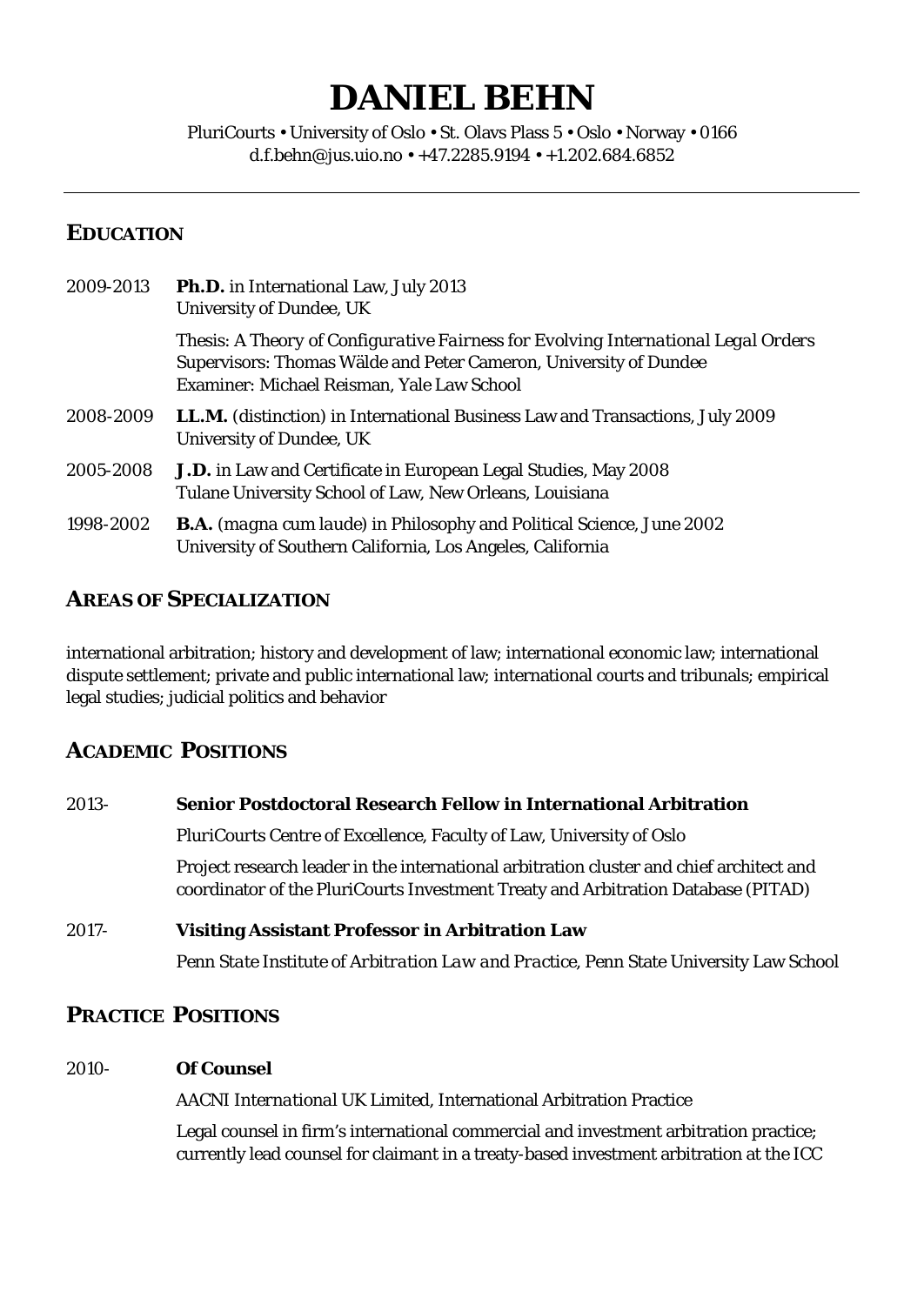## **PUBLICATIONS**

#### **Edited Volumes**

2018 *Adjudicating International Trade and Investment Disputes: Between Interaction and Isolation* (with Malcolm Langford) (CUP, forthcoming 2018) 2017 *Empirical Perspectives on the Legitimacy of Investment Arbitration* (with Ole Kristian Fauchald and Malcolm Langford) (CUP, forthcoming 2017)

#### **Journal Special Issues**

2017 *The Present and Future Role of Investment Treaty Arbitration in Adjudicating Environmental Disputes* (with Ole Kristian Fauchald) (2017) 18(1) Journal of World Investment and Trade – Special Issue

#### **Peer-Reviewed Journal Articles**

- 2017 *Managing Backlash: The Evolving Investment Treaty Arbitrator?* (with Malcolm Langford) European Journal of International Law (forthcoming 2017)
- 2017 *Poor States or Poor Governance? Explaining Outcomes in Investment Treaty Arbitration*  (with Malcolm Langford and Tarald Berge) Northwestern Journal of International Law and Business (forthcoming 2017)
- 2017 *Glass Ceilings and Arbitral Dealings: Gender and Investment Arbitration* (with Taylor St. John and Malcolm Langford) Journal of European Legal Studies (forthcoming 2017)
- 2017 *The Revolving Door in International Investment Arbitration (with Malcolm Langford)* (2017) 20(2) Journal of International Economic Law 1
- 2017 *Trumping the Environment? Empirical Perspectives on the Legitimacy of Investment Treaty Arbitration* (with Malcolm Langford) (2017) 18(1) Journal of World Investment and Trade 14
- 2016 *Promoting Renewable Energy in the EU: Shifting Trends in Member State Policy Space* (with Ole Kristian Fauchald) (2016) 28(2) European Business Law Review 217
- 2016 *Judging the Misapplication of a State's Own Environmental Regulations* (with Laura Létourneau-Tremblay) (2016) 17(5) Journal of World Investment and Trade 823
- 2015 *Legitimacy, Evolution and Growth in Investment Treaty Arbitration: Empirically Evaluating the State-of-the-Art* (2015) 46(2) Georgetown Journal of International Law 363
- 2015 *Governments under Cross-Fire? Renewable Energy and International Economic Tribunals* (with Ole Kristian Fauchald) (2015) 12(2) Manchester Journal of International Economic Law 117
- 2014 *The Relevance of the UNIDRIOT Principles in Investment Arbitration* (with Giuditta Cordero-Moss) (2014) 19(4) Uniform Law Review 570

#### **Book Chapters**

2018 *Arbitration and its Contribution to the Development of Law* (with Giuditta Cordero-Moss) in Andrea Bjorklund, Franco Ferrari and Stefan Kröll (eds.), Cambridge Compendium of International Commercial and Investment Arbitration (CUP, forthcoming 2018)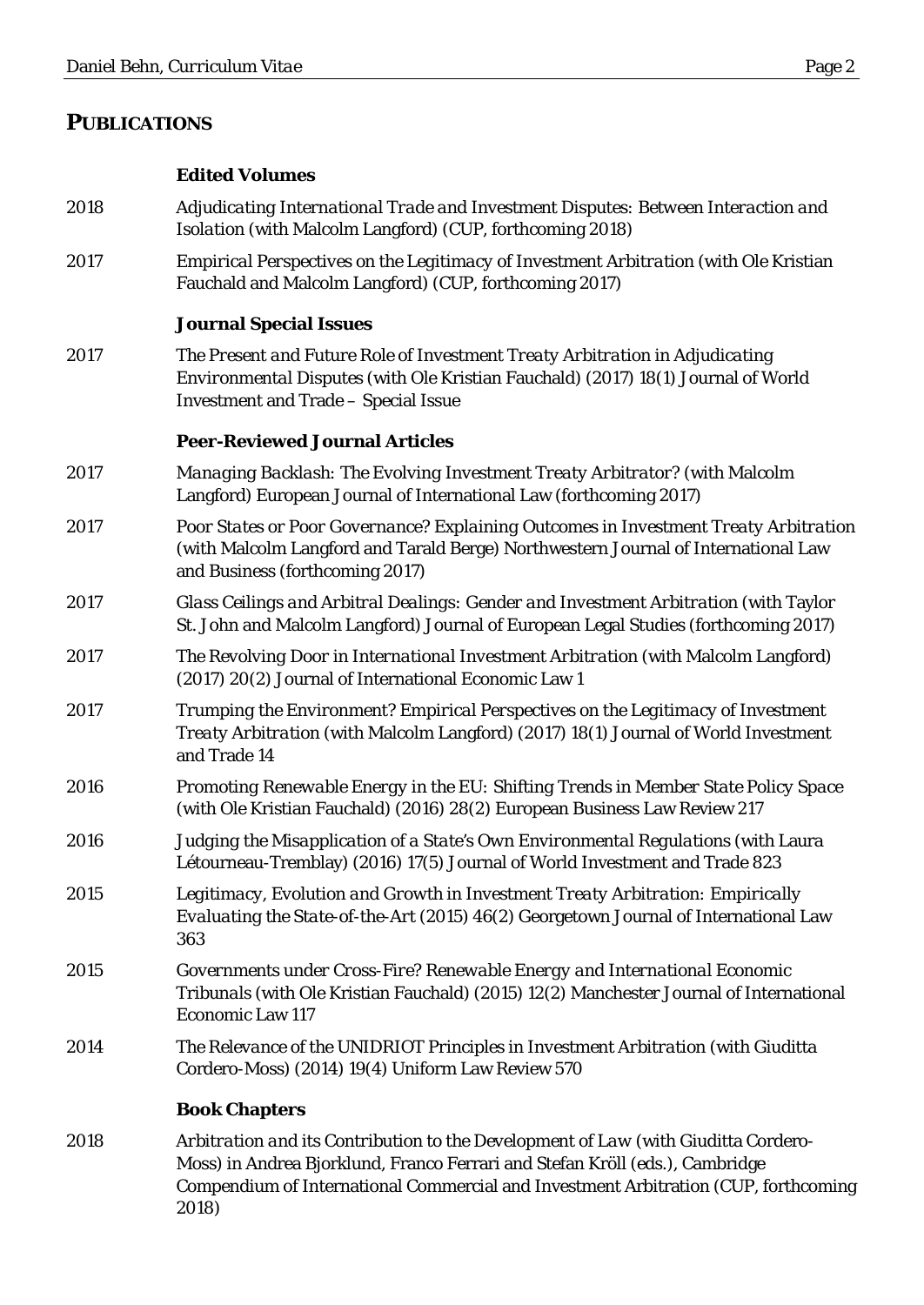| 2018 | World Peace and Investment Law: The Role of Arbitration (with Ole Kristian Fauchald)<br>in Cecilia Bailliet and Kjetil Larsen (eds.), Promoting Peace through International Law,<br>Volume II (OUP, forthcoming 2018)                                                                                     |
|------|-----------------------------------------------------------------------------------------------------------------------------------------------------------------------------------------------------------------------------------------------------------------------------------------------------------|
| 2017 | The Performance of Investment Arbitration in Theresa Squatrito and Oran Young (eds.),<br>The Performance of International Courts and Tribunals (CUP, forthcoming 2017)                                                                                                                                    |
| 2017 | Backlash and State Strategies in International Investment Law (with Ole Kristian<br>Fauchald and Malcolm Langford) in Thomas Gammeltoft-Hansen and Tanja Aalberts<br>(eds.), The Changing Practices of International Law: Sovereignty, Law and Politics in a<br>Globalising World (CUP, forthcoming 2017) |
| 2012 | Linking Climate Change Mitigation and Poverty Reduction: Reforming the CDM in Yves<br>Le Bouthillier et al (eds.), Poverty Alleviation and Environmental Protection (Edward<br>Elgar, 2012)                                                                                                               |
| 2011 | Tensions between the Liberalist and Statist Approaches to Energy Trade Governance<br>(with Vitaliy Pogoretskyy) in Andreas Goldthau and Caroline Kuzemko (eds.), Dynamics of<br>Energy Governance in Europe and Russia (Palgrave, 2011)                                                                   |
| 2010 | Allocating Allowances under the EU Emissions Trading Scheme: Assessing its<br>Interaction with EU State Aid Rules in Bram Delvaux et al (eds.), EU Energy Law and<br>Policy Issues (Intersentia, 2010)                                                                                                    |
|      | <b>Other Publications</b>                                                                                                                                                                                                                                                                                 |
| 2016 | Up in Smoke: The Strategic Behavior of Arbitrators in the Phillip Morris Case, Op-ed,<br>Dagens Næringsliv newspaper (in Norwegian), 30 May 2016                                                                                                                                                          |
| 2016 | Spain Wins First PV Solar Arbitration: A Word of Caution in Using this Case to Predict<br>Outcome in the Three Dozen Cases to Come, PluriCourts Blog, 27 January 2016                                                                                                                                     |
| 2015 | Australia Prevails in its Arbitration against Phillip Morris: Why this Outcome is a Boon                                                                                                                                                                                                                  |
|      | to the Legitimacy of Investment Treaty Arbitration, PluriCourts Blog, 18 December 2015                                                                                                                                                                                                                    |
| 2015 | The Bilcon Award: Recent Decision from NAFTA Investment Tribunal Sparks New<br>Debate on an Old Issue, PluriCourts Blog, 19 October 2015                                                                                                                                                                  |
| 2014 | An Arbitral Tribunal Awards Yukos Shareholders 50 Billion USD in Damages against<br>Russia, PluriCourts Blog, 29 July 2014                                                                                                                                                                                |
| 2014 | The TTIP, Investor-State Dispute Settlement and the Future of International Investment<br>Law in the EU and Norway, PluriCourts Blog, 4 June 2014                                                                                                                                                         |
| 2014 | The Chevron-Lago Agrio Litigation Saga, PluriCourts Blog, 6 March 2014                                                                                                                                                                                                                                    |
|      | <b>In Process</b>                                                                                                                                                                                                                                                                                         |
| 2018 | <b>Book: Subjectivity and International Legal Development</b>                                                                                                                                                                                                                                             |
| 2018 | The Commercial Arbitrator in the Realm of Investment Treaty Arbitration                                                                                                                                                                                                                                   |
| 2018 | Might Claims Commissions Work Better? Settling Investment-Related Disputes in<br>Conflict Zones (with Taylor St. John and Günes Ünüvar)                                                                                                                                                                   |
| 2018 | Domestic Courts as the Guardians of Arbitration's Legitimacy and Effectiveness (with<br><b>Sergey Usoskin)</b>                                                                                                                                                                                            |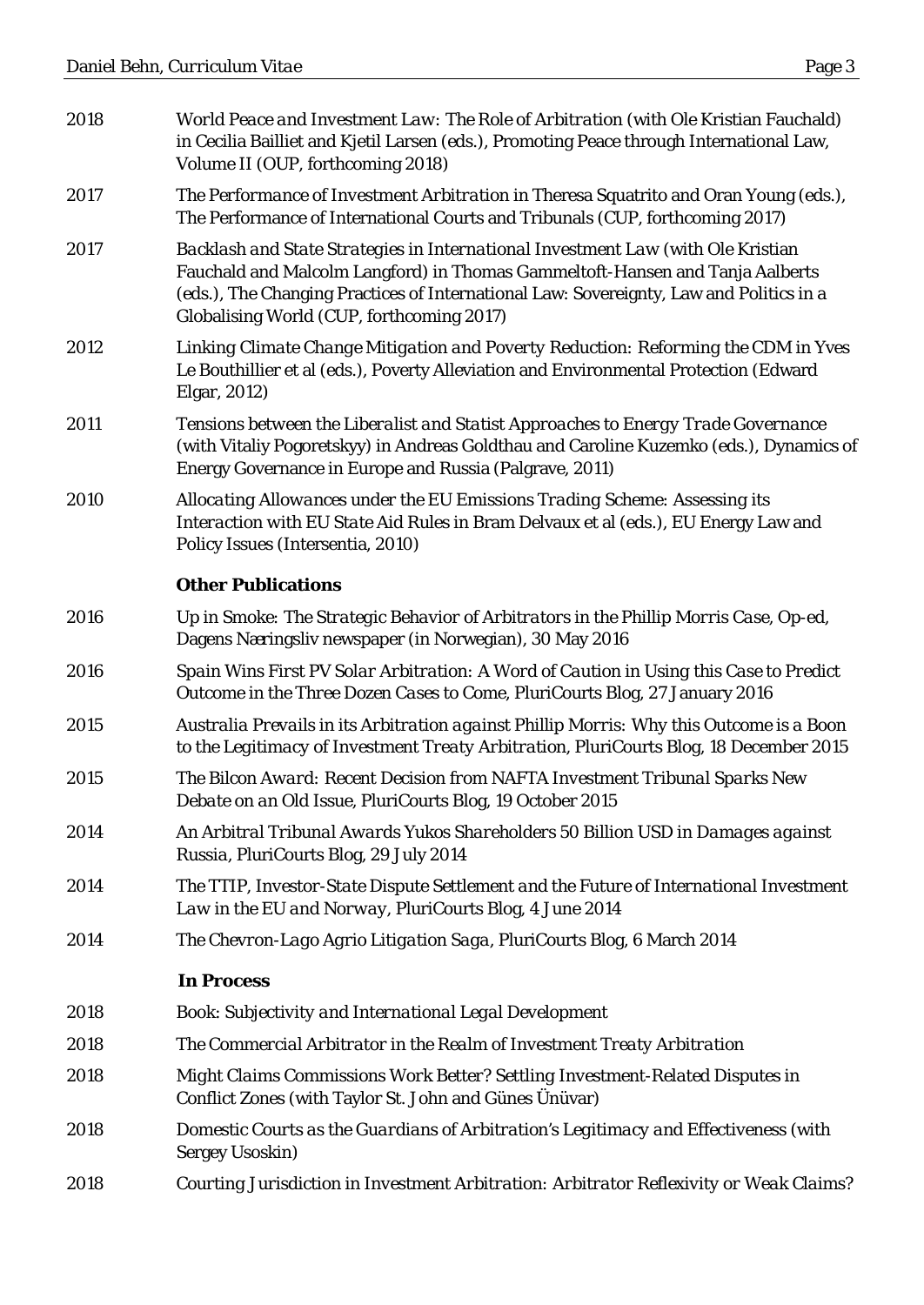| 2018 | Introducing the PluriCourts Investment Treaty and Arbitration Database: A<br>Researcher's Guide                                 |
|------|---------------------------------------------------------------------------------------------------------------------------------|
| 2018 | Private or Public Good? An Empirical Perspective on Investment Arbitration (with Ole<br>Kristian Fauchald and Malcolm Langford) |
| 2017 | <b>Explaining Choice of Targets in Investment Arbitration (with Andreas von Staden)</b>                                         |
| 2017 | Defining and Measuring the Public Interest in International Arbitration (with Andrea<br>Bjorklund)                              |
| 2017 | Why No Disputes? Explaining China's Absence from Investment Arbitration                                                         |
| 2017 | An Abundance of Caution: Law Firms and Conflict of Interest in Investment Arbitration                                           |

# **TEACHING INTERESTS**

international and domestic commercial arbitration; international investment law; international trade law; international business law and transactions; international civil litigation; private international law; public international law; international dispute settlement; EU law; energy law

## **TEACHING EXPERIENCE**

#### **Penn State University**

| 2017-            | Supervision of LLM students in International Arbitration            |
|------------------|---------------------------------------------------------------------|
| <b>Fall 2017</b> | <b>International Commercial Arbitration</b>                         |
| <b>Fall 2017</b> | The US Law of Arbitration                                           |
|                  |                                                                     |
|                  | <b>University of Oslo</b>                                           |
| 2013-            | Supervision of LLM students in Private and Public International Law |
| Spr 2017         | <b>International Investment Law and Arbitration</b>                 |
| Spr 2017         | <b>English for Lawyers (co-taught)</b>                              |
| <b>Fall 2016</b> | <b>International Commercial Arbitration (co-taught)</b>             |
| <b>Fall 2016</b> | <b>International Trade Law (co-taught)</b>                          |
| <b>Spr 2016</b>  | Environmental Law (co-taught)                                       |
| <b>Spr 2016</b>  | <b>International Investment Law and Arbitration (co-taught)</b>     |
| <b>Fall 2015</b> | <b>International Trade Law (co-taught)</b>                          |
| <b>Fall 2015</b> | <b>Empirical Legal Studies (co-taught)</b>                          |
| <b>Spr 2015</b>  | <b>International Investment Law and Arbitration (co-taught)</b>     |
|                  | <b>University of Athens</b>                                         |
| <b>Sum 2016</b>  | <b>International Investment Law (co-taught)</b>                     |
|                  | <b>University of Dundee</b>                                         |
| <b>Spr 2012</b>  | <b>International Dispute Settlement (co-taught)</b>                 |
| <b>Fall 2011</b> | <b>International Arbitration (co-taught)</b>                        |
|                  |                                                                     |
|                  | <b>Saint Mary's College</b>                                         |
| <b>Spr 2011</b>  | <b>Public International Law</b>                                     |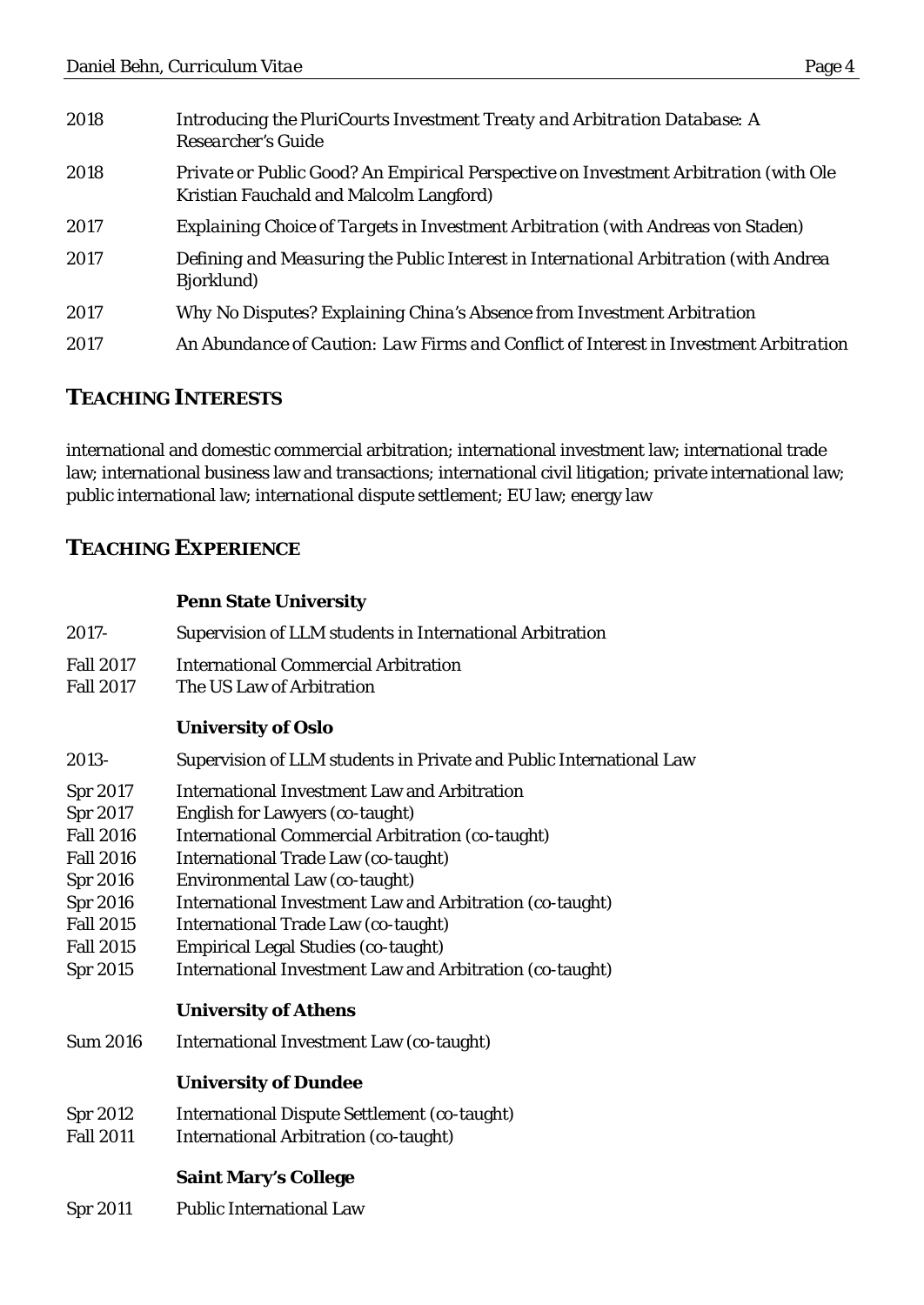# **EDITORIAL POSITIONS**

| 2014-     | <b>Associate Editor</b><br>Journal of World Investment and Trade                |
|-----------|---------------------------------------------------------------------------------|
| 2008-2014 | <b>Associate Editor</b><br><b>Transnational Dispute Management Journal</b>      |
| 2007-2008 | <b>Executive Editor</b><br>Tulane Journal for International and Comparative Law |

# **FUNDING AND PROJECTS**

| 2017-     | Co-investigator on a four year Queen Mary School of International Arbitration project<br>titled: Impartiality in Arbitration - The Effects of Personal Values and Value Diversity<br>on Arbitral Decision-Making      |
|-----------|-----------------------------------------------------------------------------------------------------------------------------------------------------------------------------------------------------------------------|
| 2017-     | Co-investigator on a four year Norwegian Research Council project titled: Shifting Sands:<br>Explaining Responses to the Legitimacy Crisis in Investment Law and Arbitration                                          |
| 2016      | Internationalization grant for funded field research awarded by the University of Oslo                                                                                                                                |
| 2016      | Grant awarded for a seminar at the Norwegian University Centre in St. Petersburg, Russia<br>titled: Pushing Boundaries - Effects of International Adjudication on Treaty Practice in<br><b>Russia and Norway</b>      |
| 2015      | Principal investigator on Horizon 2020 proposal involving a network of 15 international<br>researchers titled: Operationalizing a Just International Investment Policy for Europe<br>(not funded)                     |
| 2015-2016 | Research grant awarded by the Democracy as Idea and Practice interfaculty program at<br>the University of Oslo for the project: The Empirical Debate on the Democratic<br><b>Legitimacy of Investment Arbitration</b> |
| 2014-2015 | Research grant awarded by the EU-office of the University of Oslo for preparing a Horizon<br>2020 proposal on the future of European investment policy                                                                |
| 2010-2012 | Legal researcher on four year World Bank funded project at the University of Dundee's<br><b>CEPMLP</b> titled: The Extractive Industries Source Book                                                                  |

# **CONFERENCE ORGANIZATION**

| 2018 | Organizer of a two day conference at the University of Oslo in May 2018 titled: The<br>Empirical Study of International Investment Law and Arbitration - Present and Future                              |
|------|----------------------------------------------------------------------------------------------------------------------------------------------------------------------------------------------------------|
| 2017 | Organizer, in collaboration with iCourts in Copenhagen, of a one day workshop in<br>November 2017 titled: Judicial Politics and Behavior in the Practice of International<br><b>Courts and Tribunals</b> |
| 2017 | Co-organizer of the Policy Sciences Society Annual Institute in November 2017 at Brown<br>University titled: Developmental Constructs and the Reimagining of World Politics                              |
| 2017 | Organizer of a one day workshop at PluriCourts in September 2017 titled: Building an<br>Advisory Centre for International Investment Law                                                                 |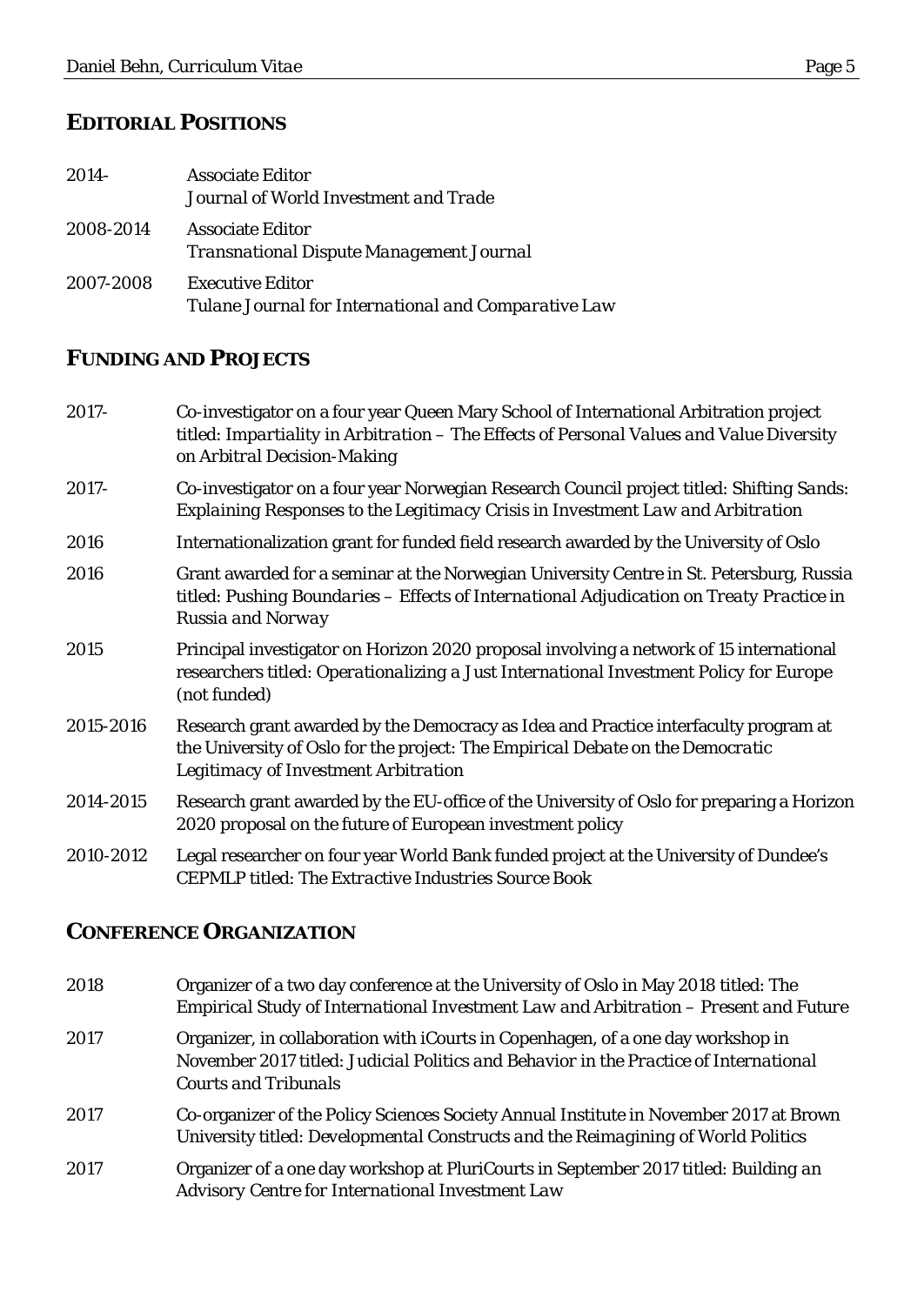| 2017 | Organizer of one day Nordic Network on Investment Law symposium at the University of<br>Oslo in March 2017 titled: State Perspectives on Investment Arbitration                                                    |
|------|--------------------------------------------------------------------------------------------------------------------------------------------------------------------------------------------------------------------|
| 2017 | Co-organizer, in collaboration with iCourts in Copenhagen, of a two day workshop in<br>February 2017 at PluriCourts titled: Methodological Challenges in the Study of<br><b>International Courts and Tribunals</b> |
| 2016 | Co-organizer of a two day conference at the University of Oslo in August 2016 titled:<br>Adjudicating International Trade and Investment Disputes: Between Interaction and<br><b>Isolation</b>                     |
| 2016 | Organizer of a one day workshop on the study of arbitrator behavior in international<br>commercial and investment arbitration at PluriCourts in May 2016                                                           |
| 2016 | Organizer of a one day seminar in St. Petersburg, Russia in April 2016 titled: Pushing<br>Boundaries - Potential Effects of International Adjudication on Treaty Practice in<br><b>Russia and Norway</b>           |
| 2016 | Organizer of a one day research workshop in Paris in February 2015 titled: Research on<br>the Legitimacy of International Investment Law and Arbitration                                                           |
| 2015 | Organizer of a two day symposium at the University of Oslo in November 2015 titled:<br>Present and Future Role of Investment Arbitration in Adjudicating Environmental<br><b>Disputes</b>                          |
| 2015 | Organizer of two day author's workshop at the University of Oslo in August 2015 for the<br>book project titled: Empirical Perspectives on the Legitimacy of Investment Arbitration                                 |
| 2015 | Organizer and lead author for an agora proposal for the 2015 ESIL Annual Conference<br>titled: Managing Legitimacy - Responses of International Judges and Arbitrators to<br><b>Backlash and Discontent</b>        |
| 2015 | Chair of the PluriCourts reading group on the legitimacy of international courts and<br>tribunals from September 2014 through September 2015                                                                       |
| 2014 | Public event organizer for a panel discussion in May 2014 at Litteraturhuset in Oslo on the<br>negotiation of the TTIP and its potential effects on Norway                                                         |

# **SELECTED CONFERENCE AND WORKSHOP PRESENTATIONS**

|          | <b>Invited Conferences and Workshops</b>                                                                                                                     |
|----------|--------------------------------------------------------------------------------------------------------------------------------------------------------------|
| Oct 2017 | Colloquium on Investment Law and the Law of Armed Conflict, University of Athens<br><b>Might Claims Commissions Work Better?</b>                             |
| Sep 2017 | <b>ESIL Annual Conference, University of Naples</b><br>Public or Private Good? An Empirical Investigation of International Arbitration                       |
| May 2017 | <b>SMART</b> Conference on Trade and Investment, University of Oslo<br>The Development of Investment Arbitration and its Discontents                         |
| Apr 2017 | Cambridge Compendium of Commercial and Investment Arbitration, University of Vienna<br>Arbitration and its Contribution to the Development of the Law        |
| Mar 2017 | NoLesLaw: Network of Legal Empirical Scholars Workshop, Umea University<br>A Synthetic Approach to the Empirical Study of International Arbitration          |
| Mar 2017 | Workshop on Authorities in International Dispute Settlement, University of Cambridge<br>Measurement of Citation Networks in International Dispute Settlement |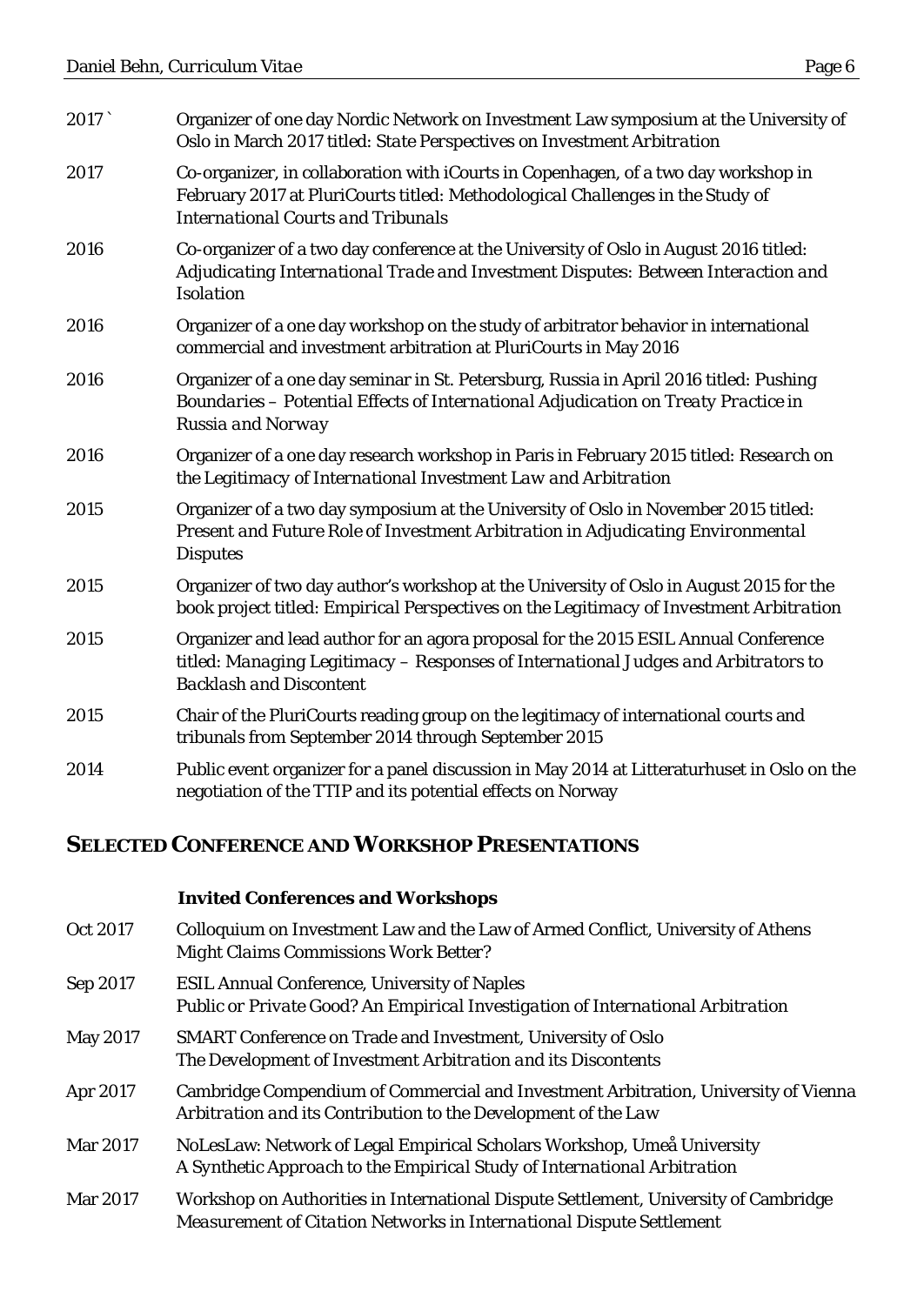| Dec 2016        | SNIS Project Workshop, World Trade Institute, Bern<br>Coding and Data Collection Techniques for International Courts and Tribunals                 |
|-----------------|----------------------------------------------------------------------------------------------------------------------------------------------------|
| <b>Jul 2016</b> | SIEL Bi-Annual Conference, University of the Witwatersrand, Johannesburg<br>Managing Legitimacy: The Evolving Investment Treaty Arbitrator?        |
| <b>Jun 2016</b> | Fifth Annual Junior Faculty Forum, New York University Law School<br>Poor States or Poor Governance? Explaining Outcomes in Investment Arbitration |
| <b>Jun 2016</b> | <b>IUCN Academy of Environmental Law Annual Colloquium, University of Oslo</b><br>The Greening of Investment Arbitration?                          |
| <b>Jun 2016</b> | Nordic Network on Investment Law Symposium, University of Uppsala<br><b>Empirical Approaches to the Study of Investment Arbitration</b>            |
| <b>May 2016</b> | SNF Project Workshop on Network Analysis, Graduate Institute, Geneva<br>Social Networks of Lawyers and Arbitrators in Investment Arbitration       |
| <b>Nov 2015</b> | <b>Policy Sciences Society Annual Institute, World Bank</b><br>Pragmatism in the New Haven School of International Law                             |
| Oct 2015        | Contemporary Trends in Energy Disputes, Scottish Arbitration Centre, Edinburgh<br>What Went Wrong? The European Renewable Energy Disputes          |
| Sep 2015        | <b>ESIL Annual Conference, University of Oslo</b><br>Managing Backlash: The Evolving Investment Arbitrator?                                        |
| <b>Mar 2015</b> | <b>International Law Seminar, University of Edinburgh</b><br><b>Evaluating Normative Questions with Empirical Methods</b>                          |
| Sep 2014        | <b>ESIL Annual Conference, University of Vienna</b><br>Renewable Energy and International Tribunals                                                |
| Aug 2014        | The Changing Practices of International Law, Bifrost University, Reykjavik<br>Shifting State Strategies in Investment Law and Arbitration          |
| <b>May 2014</b> | 20 Years of the UNIDRIOT Principles, UNIDRIOT, Rome<br>The Relevance of the UNIDRIOT Principles in Investment Arbitration                          |
| <b>May 2013</b> | Legal Traditions in a Diverse World, University of Cambridge<br><b>Empirically Evaluating Perception in Investment Treaty Arbitration</b>          |
| <b>Jun 2012</b> | The Politics of International Law, McGill University<br>A Theory of Configurative Fairness for International Legal Orders                          |
| Apr 2012        | Sustainable Development and Energy, Higher School of Economics, Moscow<br>Defragmenting Climate Change Law and Investment Law                      |
| Oct 2011        | <b>International Dispute Settlement Seminar, University of Aberdeen</b><br><b>Investment Arbitration and the Energy Sector</b>                     |
| Oct 2011        | Policy Sciences Society Annual Institute, Yale Law School<br>On the Shared Subjectivity of Value in Legal Discourse                                |
| Aug 2010        | The Political Economy of Energy, University of Warwick<br>Governing Natural Resources Endowments in Europe and Russia                              |
|                 | <b>PluriCourts Seminars and Workshops</b>                                                                                                          |
| Apr 2017        | <b>PluriCourts Seminar, University of Oslo</b>                                                                                                     |

*Explaining Responses to the Legitimacy Crisis in Investment Arbitration*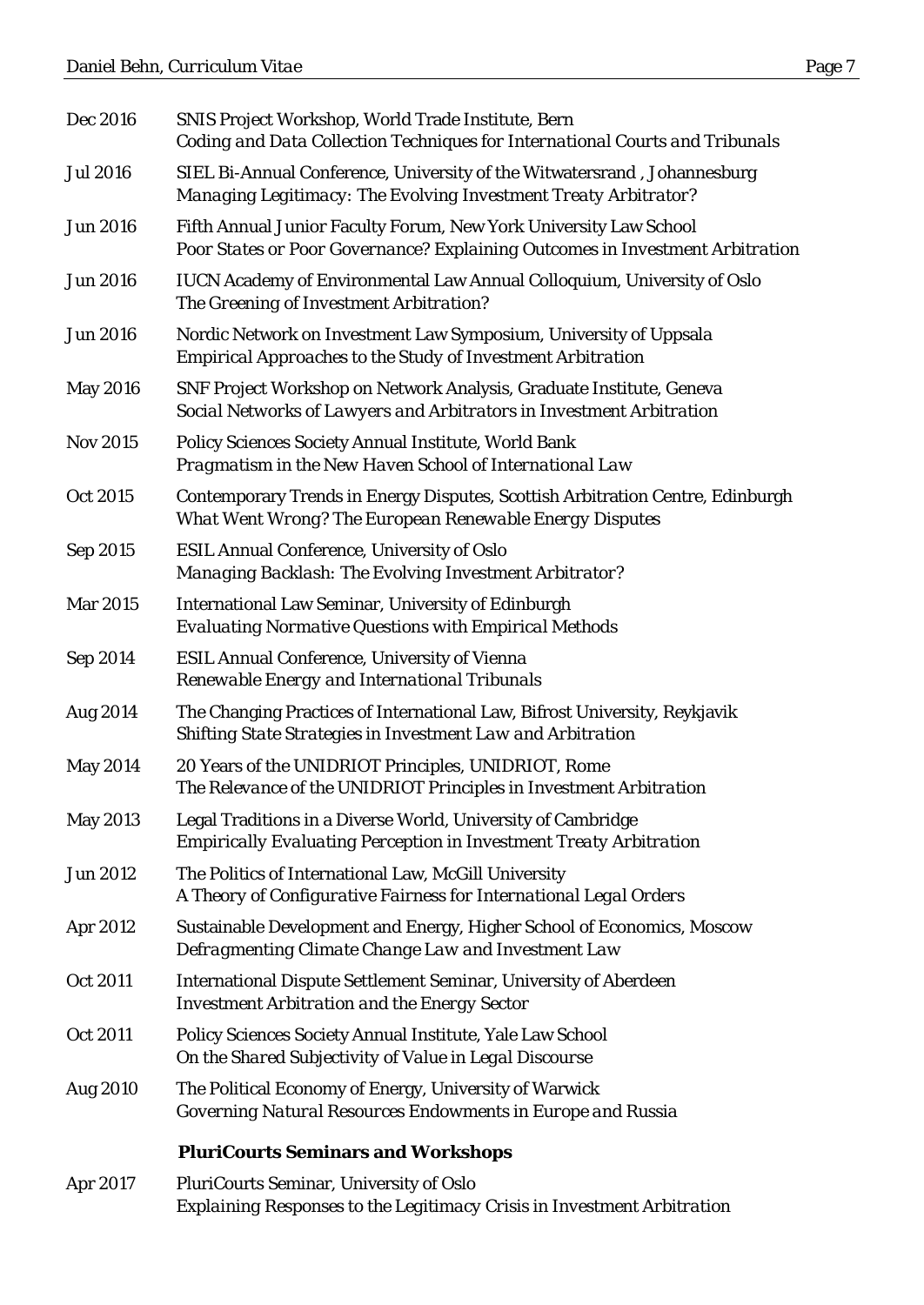| Mar 2017        | Gender on the Bench Workshop, University of Oslo<br>Glass Ceilings and Arbitral Dealings: Gender and Investment Arbitration      |
|-----------------|----------------------------------------------------------------------------------------------------------------------------------|
| Dec 2016        | Public Law Seminar, University of Oslo<br>Dissecting the Recent Arbitral Award in Almas v. Poland                                |
| <b>May 2016</b> | Arbitrator Behavior Workshop, University of Oslo<br>Measuring Adjudicative Impartiality in Investment Arbitration                |
| Oct 2015        | Public Lecture, Litteraturhuset, Oslo, Norway<br>Tobacco Plain Packaging and Investment Arbitration                              |
| <b>May 2015</b> | <b>International Law Seminar, University of Oslo</b><br>The (II) Legitimate use of Investment Treaty Arbitration in Times of War |
| <b>Nov 2014</b> | PluriCourts Workshop on Concepts and Methods, University of Oslo<br>From Protecting Investments to Promoting the Rule of Law     |
| <b>Nov 2014</b> | <b>International Law Seminar, University of Oslo</b><br>The Chevron-Lago Agrio Litigation Saga: The Beginning of the End?        |
| <b>Jun 2014</b> | <b>PluriCourts Seminar, University of Oslo</b><br>Evaluating the State-of-the-Art in Investment Treaty Arbitration               |
| <b>May 2014</b> | Public Lecture, Litteraturhuset, Oslo, Norway<br>The TTIP and International Investment Law                                       |

## **AFFILIATIONS**

| 2012-     | <b>Executive Council Member</b><br><b>Yale Policy Sciences Society</b>              |
|-----------|-------------------------------------------------------------------------------------|
| 2008-     | Certified Member of the Bar<br>New York and Washington DC                           |
| 2008-2010 | <b>Ibrahim Shihata Fellow in International Law</b><br><b>University of Dundee</b>   |
| 2002-2005 | <b>United State Peace Corps</b><br><b>Community Development Officer, Uzbekistan</b> |

## **REFERENCES**

#### **Prof. Catherine Rogers**

Penn State Law School Lewis Katz Building University Park, PA US 16802 +1 814 863 3513 car36@psu.edu

## **Prof. Andrea Bjorklund**

McGill University Faculty of Law 3644 Peel Street Montreal, Canada H3A 1W9 +1 514 398 5372 andrea.bjorklund@mcgill.ca